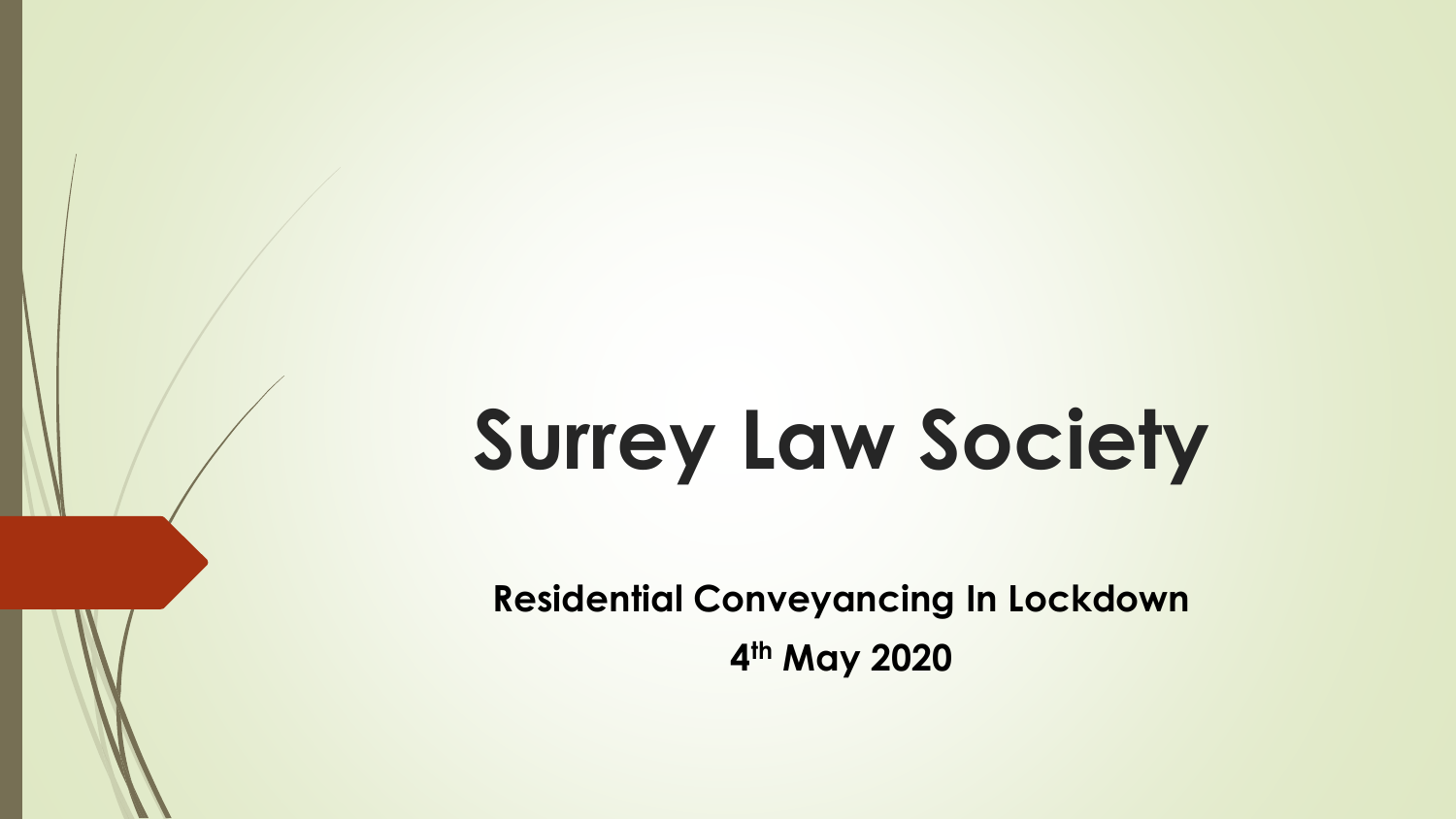# stewart title

Real partners. Real possibilities.™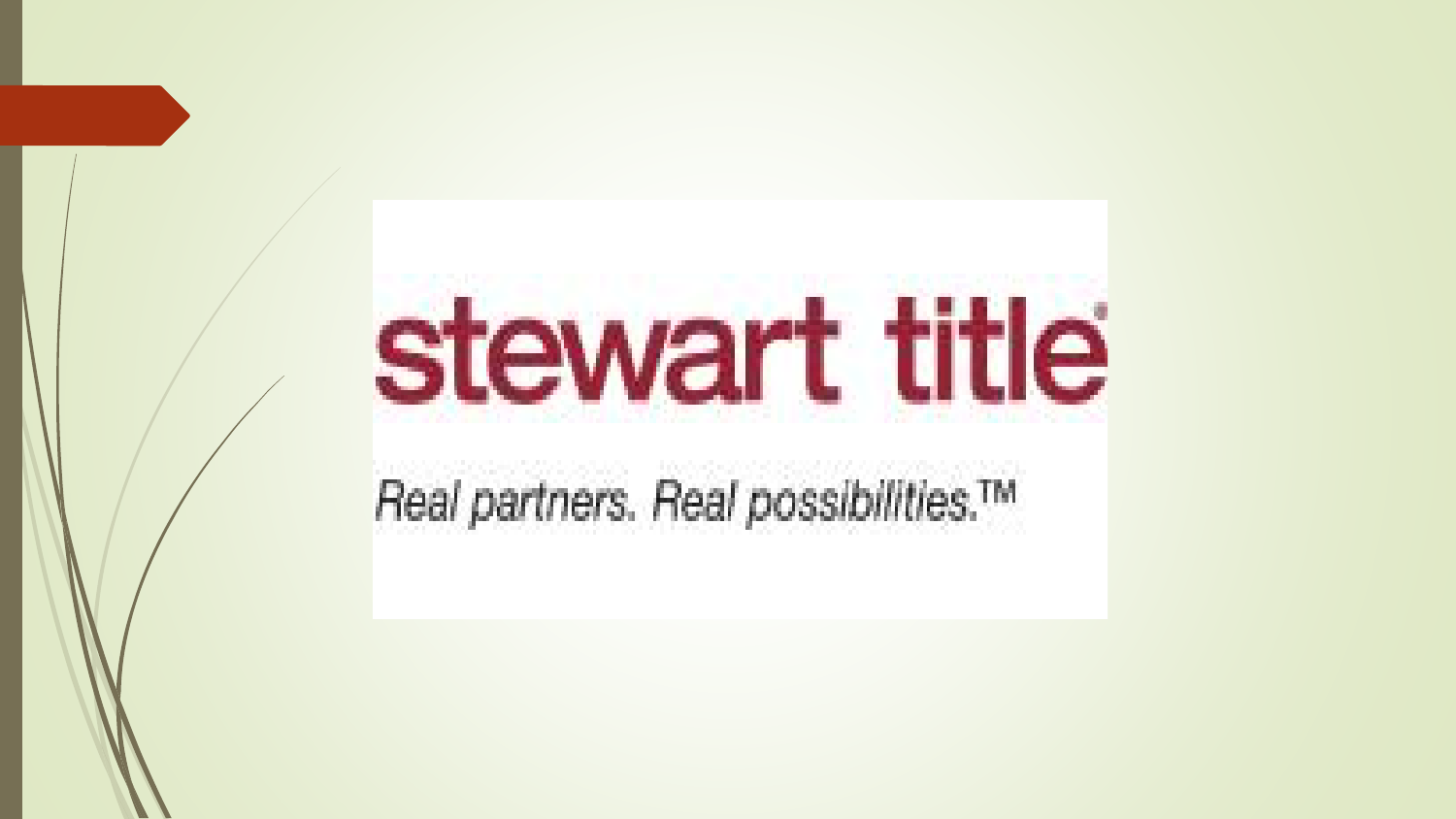#### **Introduction**

- Do not forget the basics
- Client objective
- The provision of informed consent
- $\blacktriangleright$  Set realistic expectations
- $\blacksquare$  Take instructions
- Confirm instructions in writing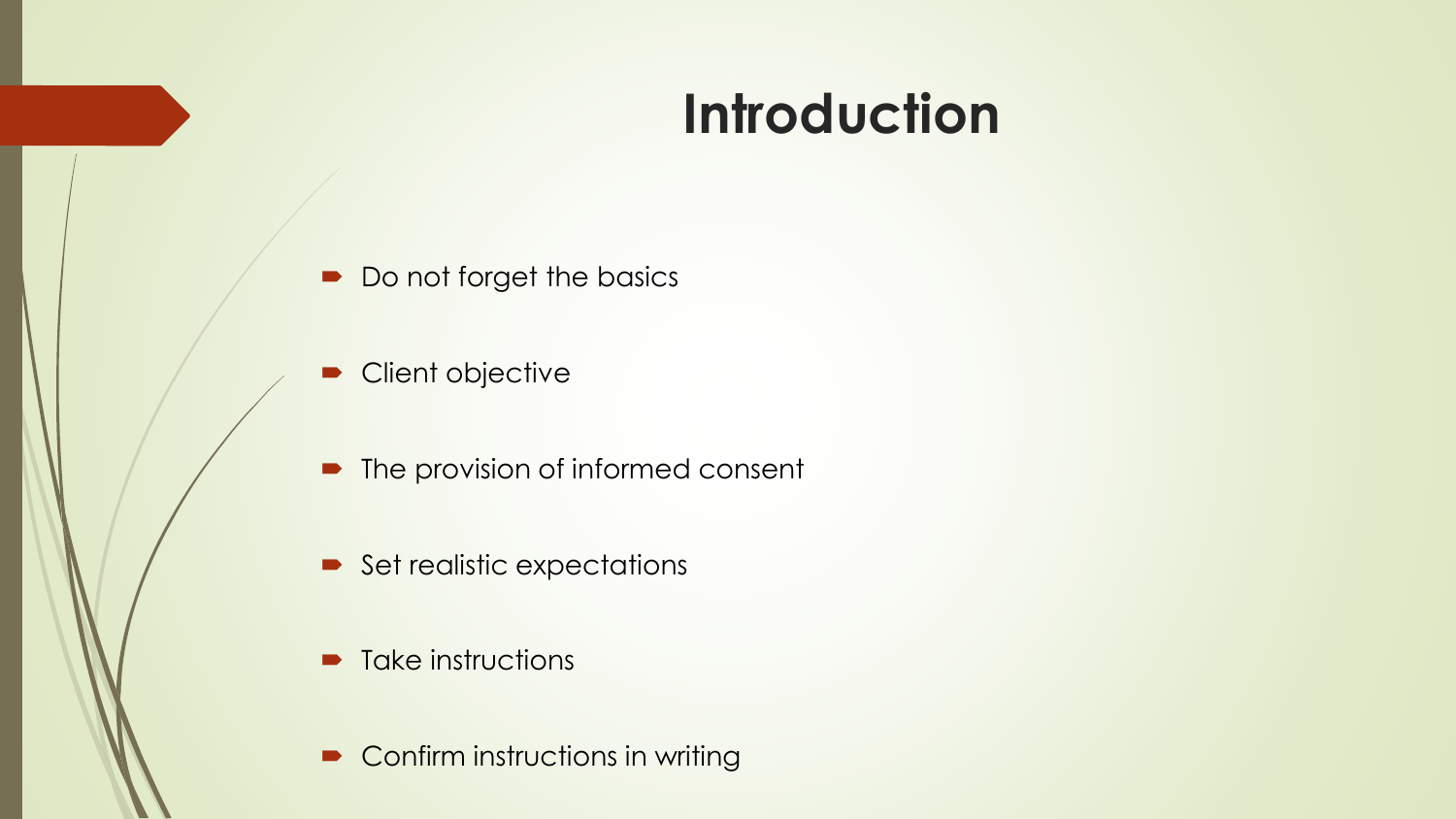# **The Duty to Explain**

- Vague or ambiguous provisions or drafting requires explanation
- Clients need to be warned of litigation risk
- Explanation of process and risk
- No need to advise on commercial wisdom unless clients are commercially inexperienced.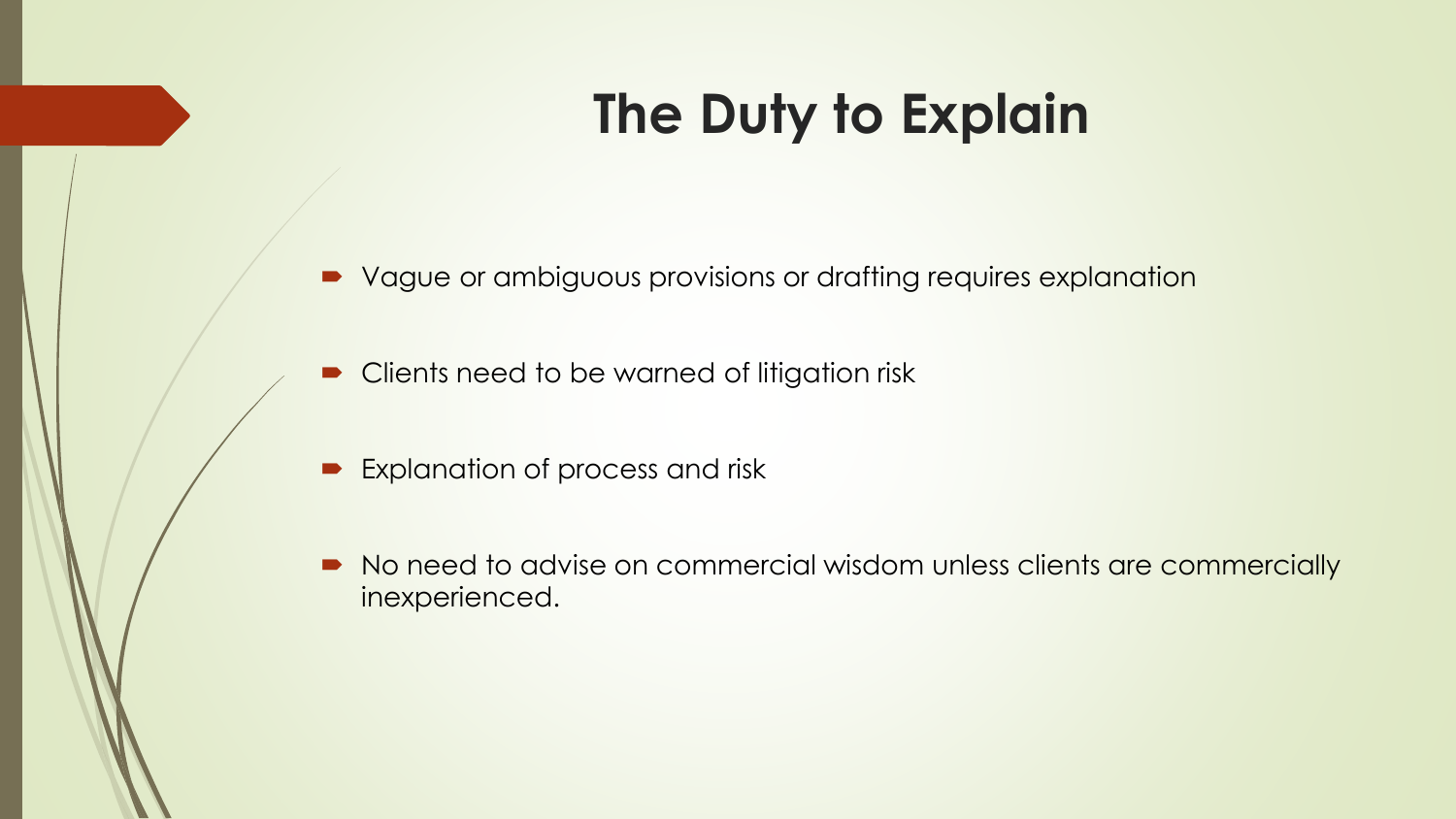# **The Duty to Explain**

- The duty may be to warn of risks and dangers
- Depends upon the extent to which the client appears to need advice
- Management of client's expectations
- **Professional obligations remain**
- Acting in client's best interests
- Sharing information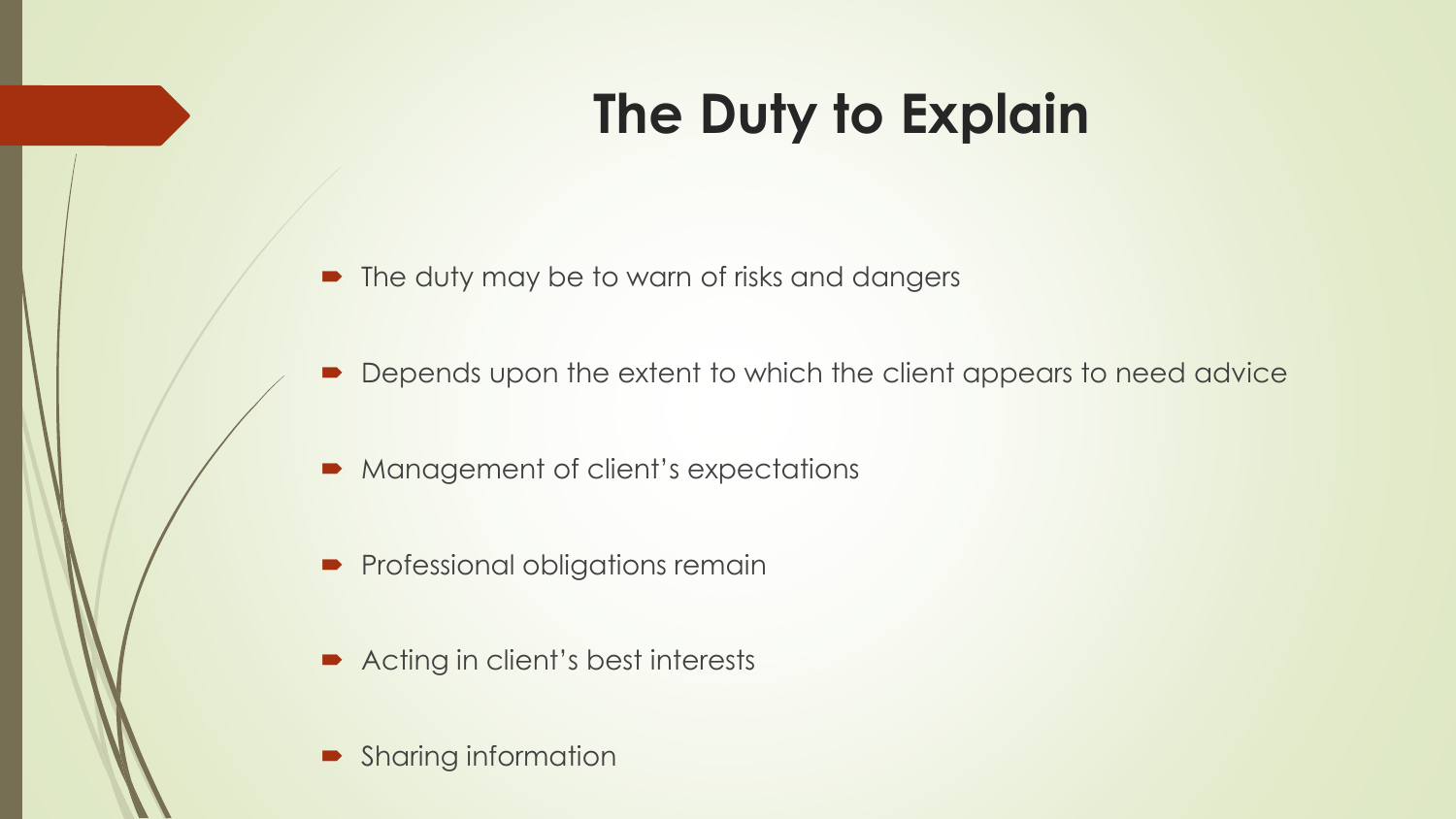#### **Government Advice**

- Advice to Clients
- Occupied properties
- **Unavoidable moves**
- **•** Unoccupied property
- Co-operation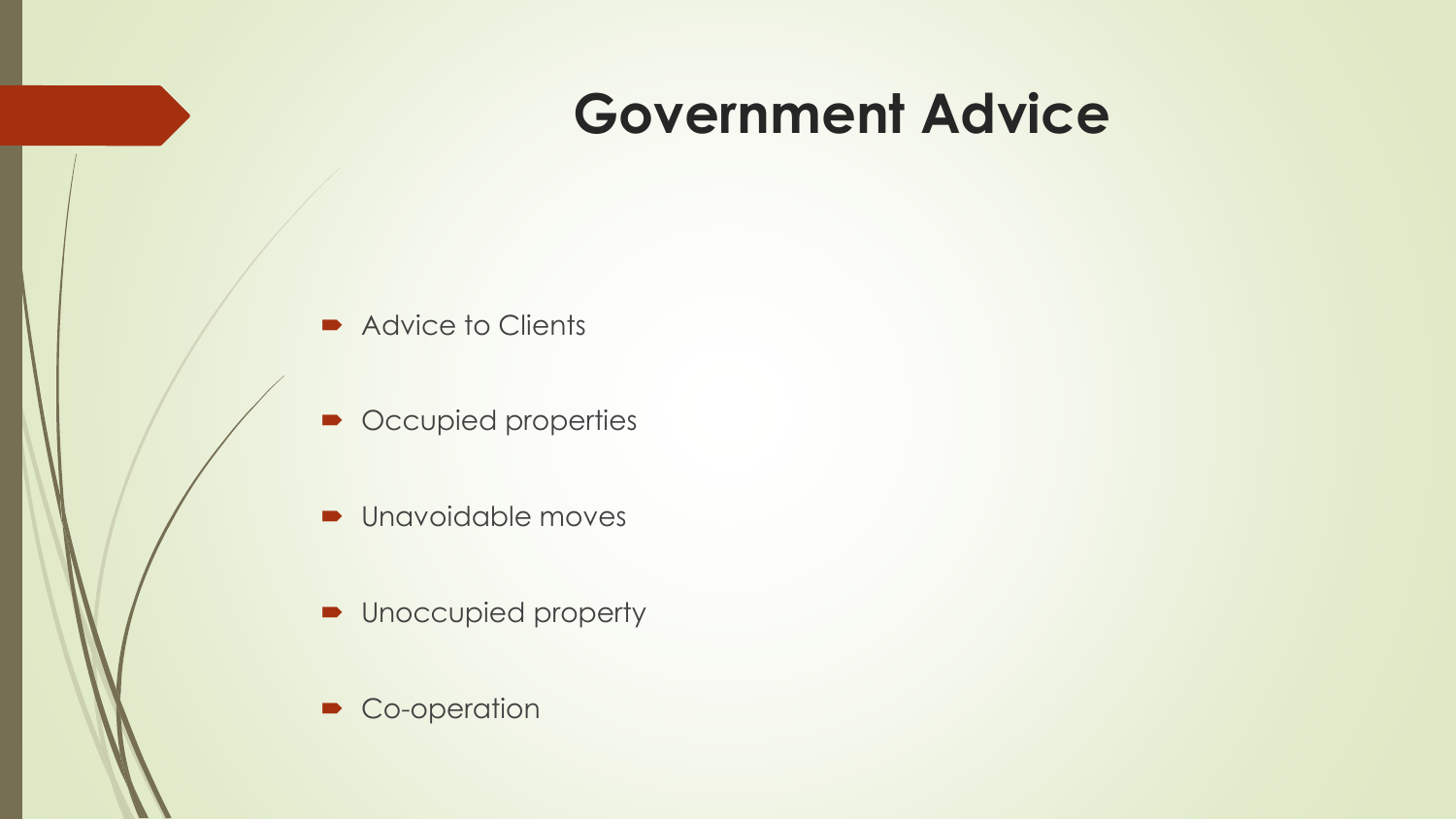#### **Government Advice**

■ Estate Agents - progress sales whilst following guidance, promote patience, contracts should have terms to manage timing risks

■ Conveyancers – support the sales process, promote client awareness, support sales of unoccupied properties, support clients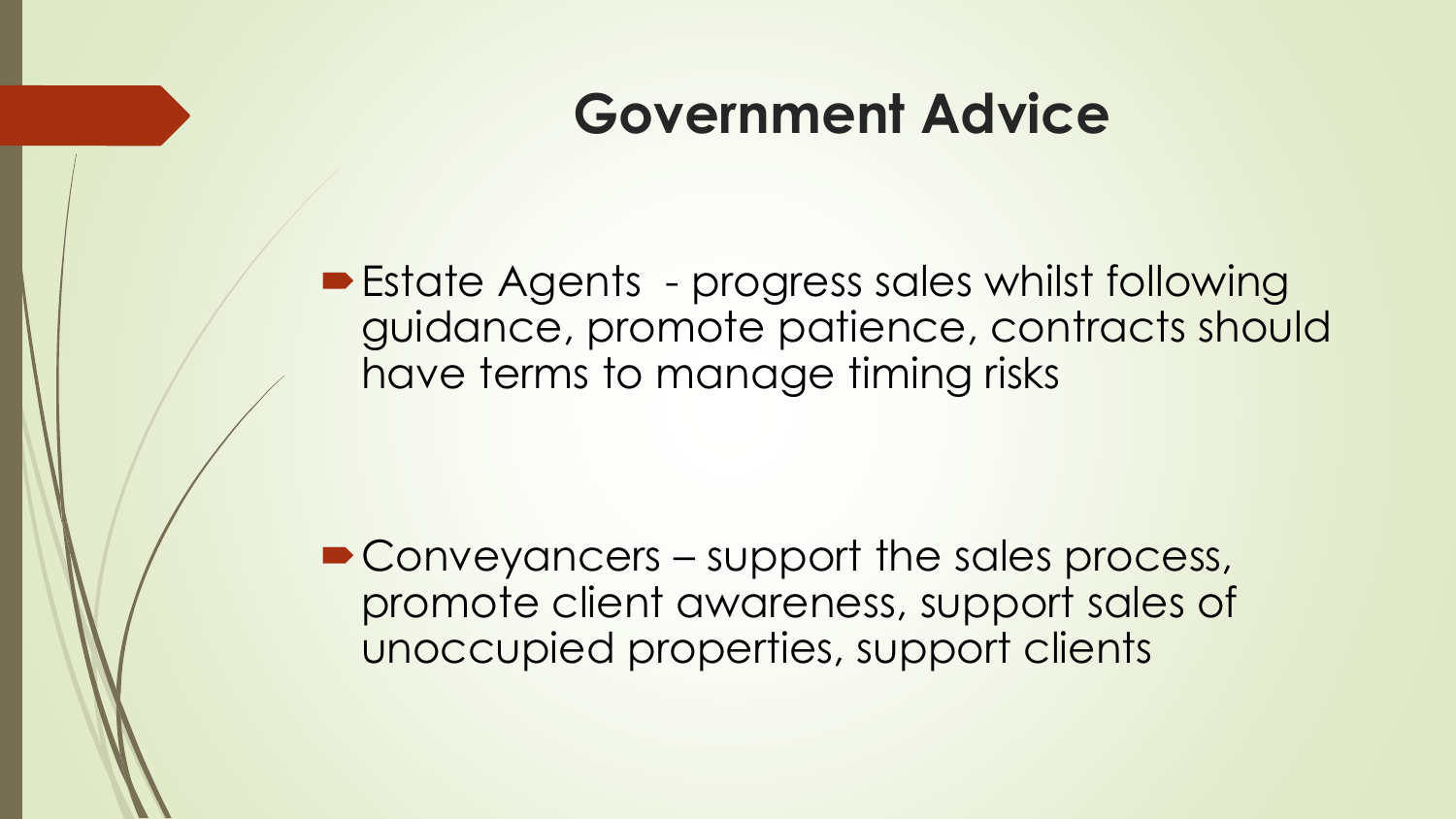#### **Advice to Conveyancers**

- **Priority given to the health of the public**
- Occupied properties exchanged, impossible to agree deferral, and **critical**
- Unoccupied properties does the transaction comply with guidance?
- **Provide advice about deferral**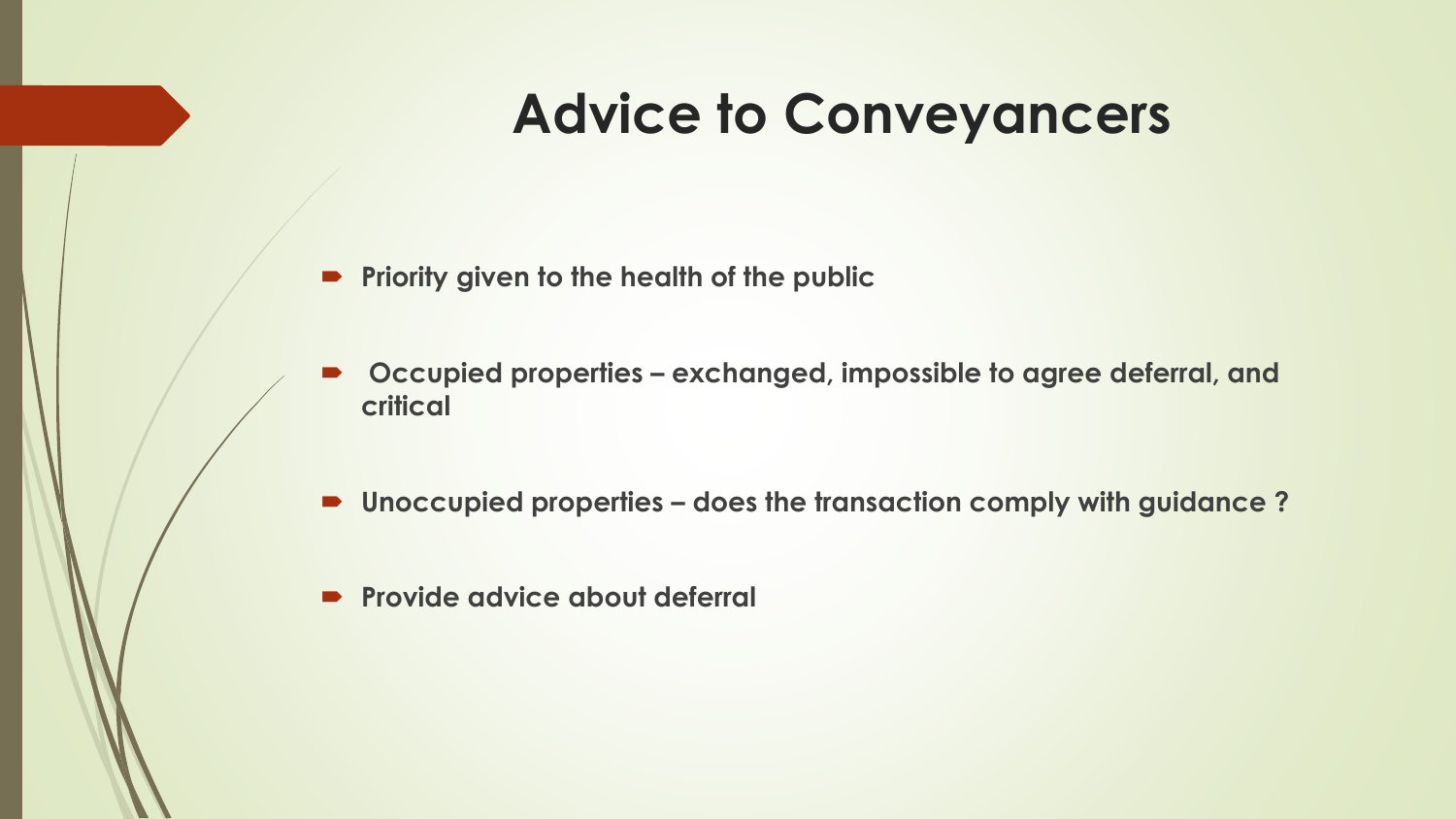#### **Amending Contracts**

- No standard procedure.
- I Identify client objective and advise on benefits and risks associated with deferral.
- Check position with lender
- Check position with search providers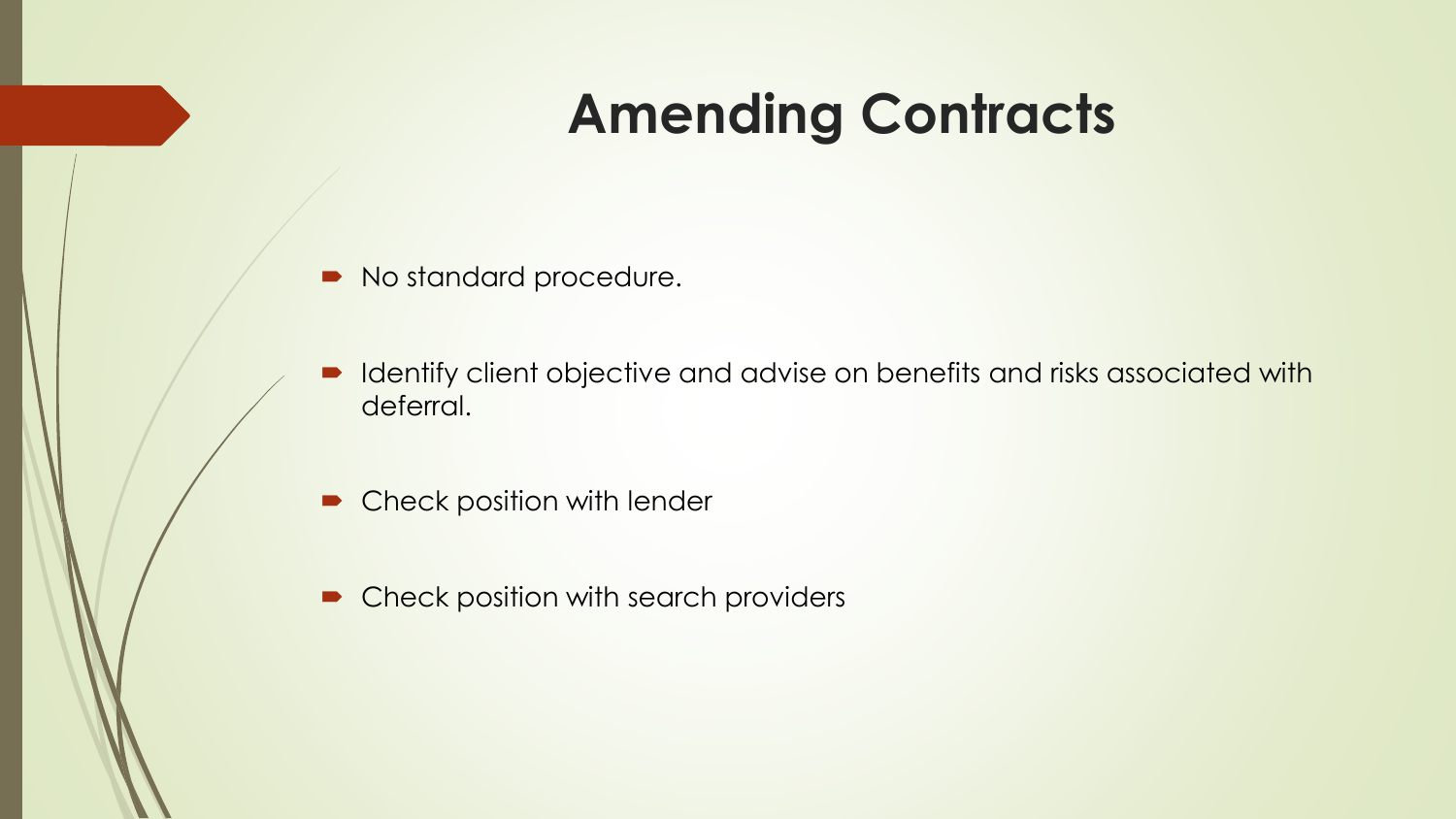#### **Amending Contracts**

- **Advise clients on costs**
- **Advise client on risks**
- **Completion delayed until lockdown ends**
- **Flexibility for extending completion if government restrictions are extended**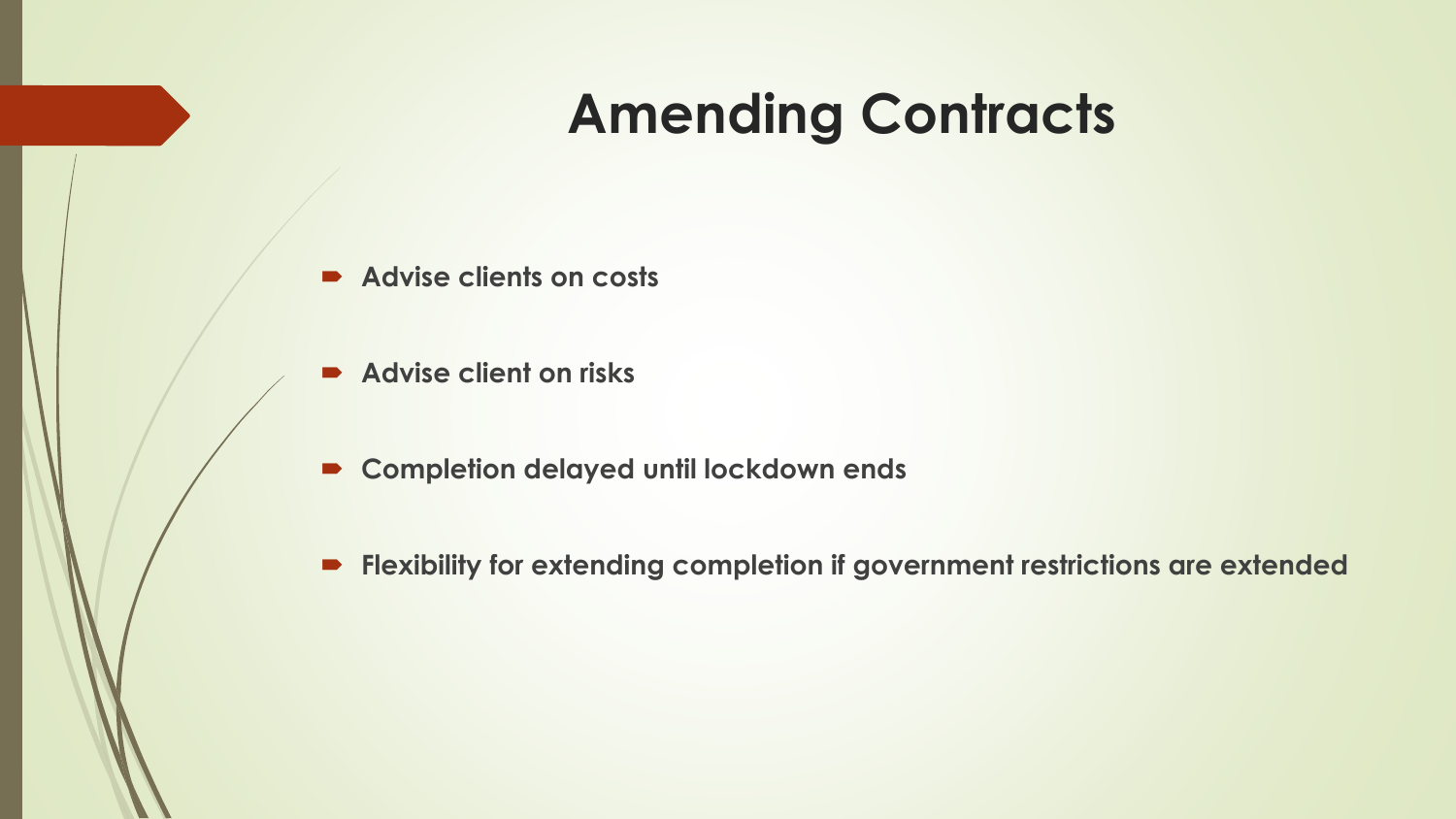#### **Procedure for Amendment**

- Advise the client
- **Obtain express authority from client**
- **Check position of lender**
- **Check position with searches**
- Think about what if and warn clients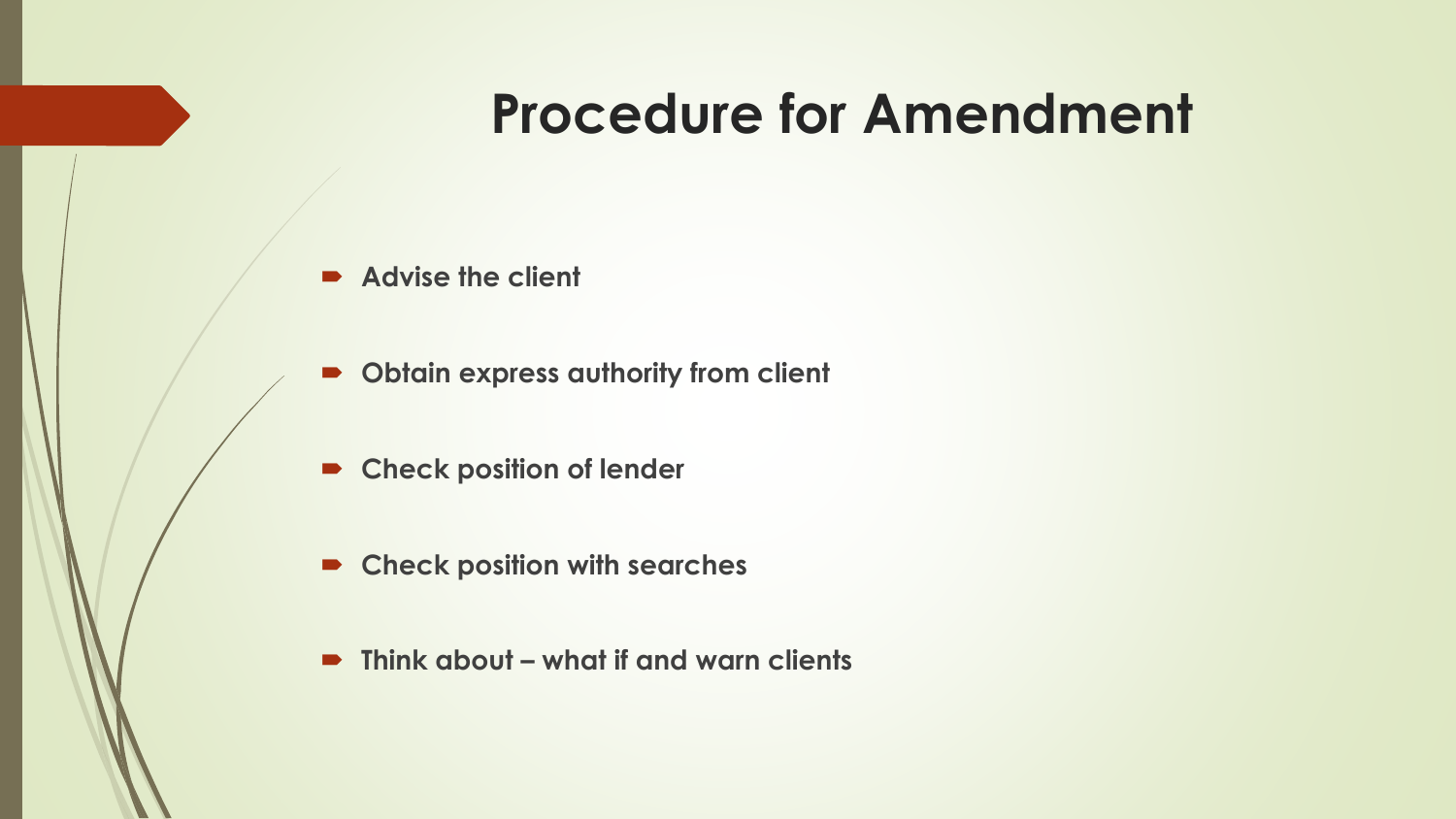#### **The Variation Agreement**

**Compliance with Section 2 LP(MP) A 1989** 

**P The Variation Agreement** 

**Formal exchange** 

**Undertakings**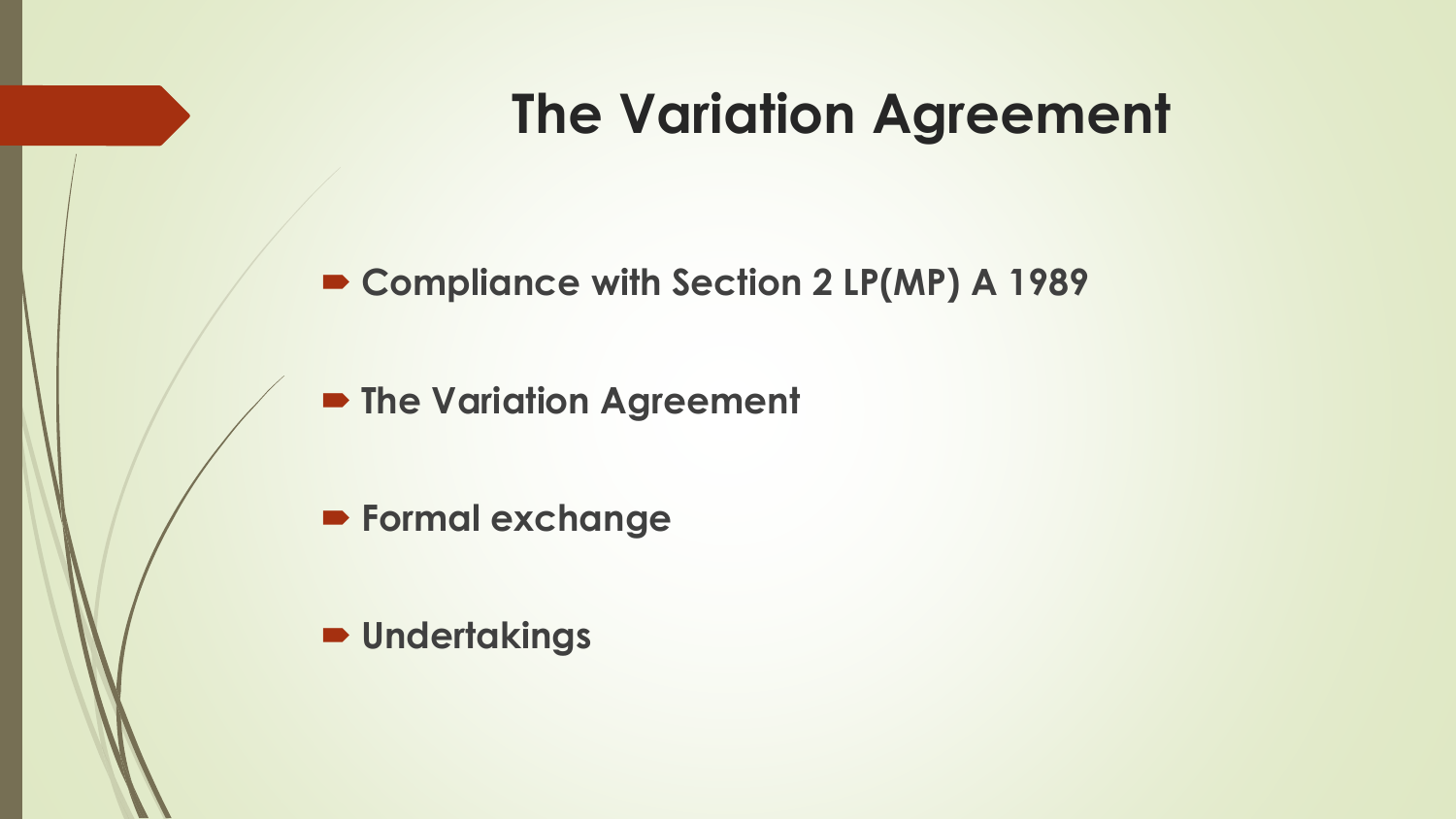## **The Variation Agreement**

- Good faith
- Consistency with original agreement
- Do the delay provisions fit?
- Date specification
- Chain transactions
- Client authority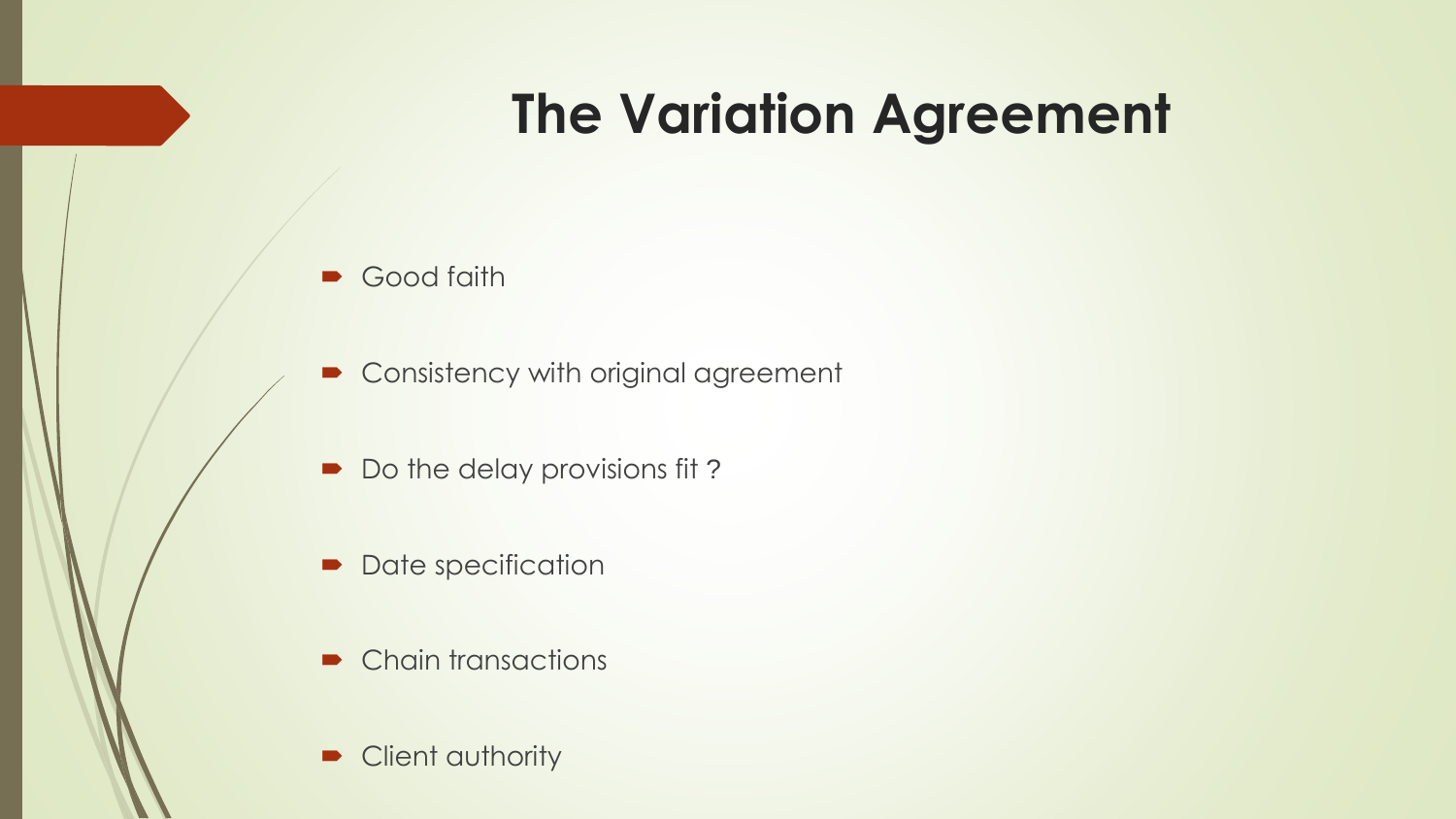#### **Delayed Completion**

- **The normal contractual position**
- **Advise clients as to options available.**
- **Is rescission available**
- **What happens to the deposit ?**
- **Can Section 49 LPA 1925 be excluded ?**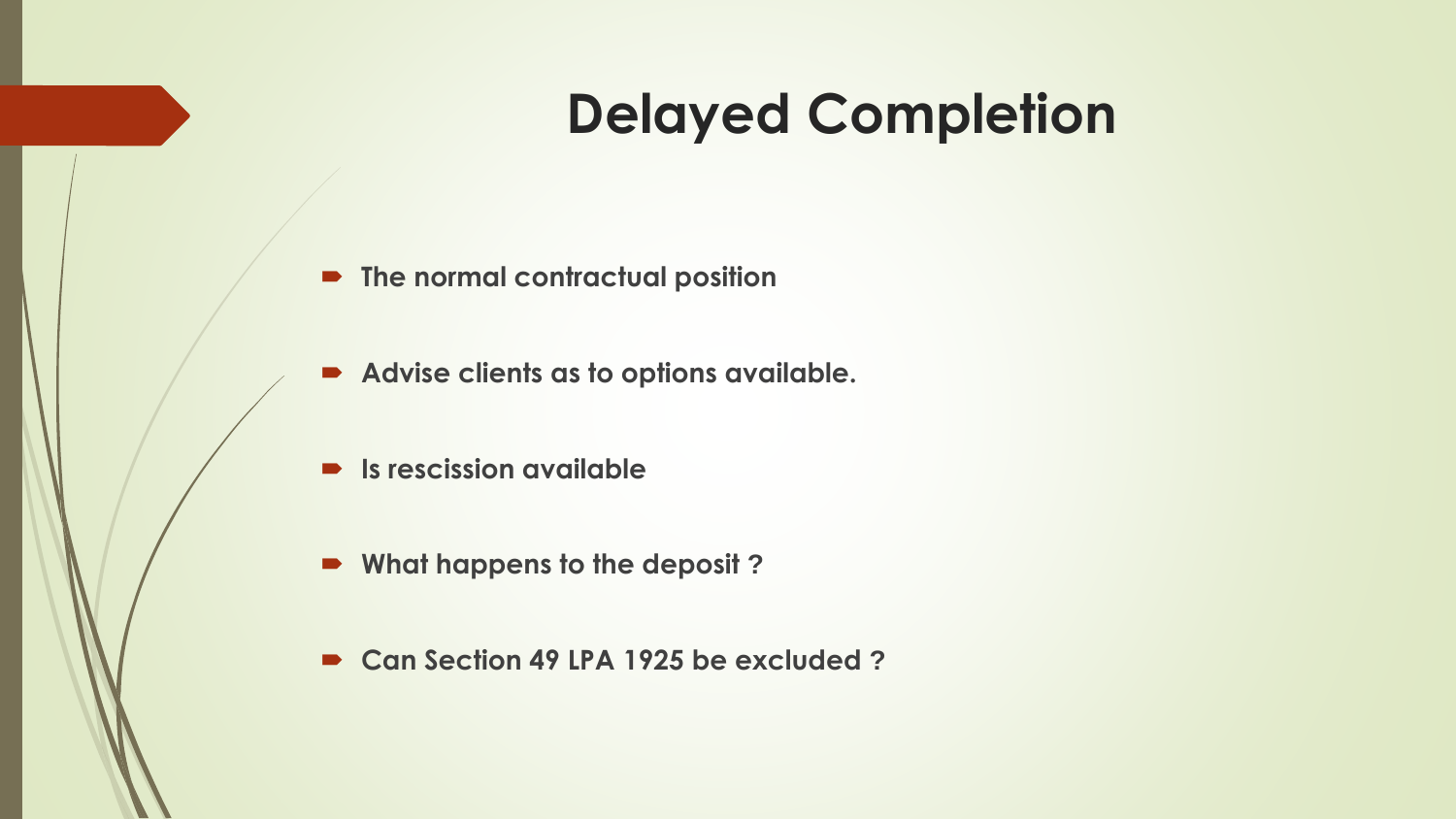#### **Deferred Completion**

#### **Bridging Finance**

**P**Incentives for the seller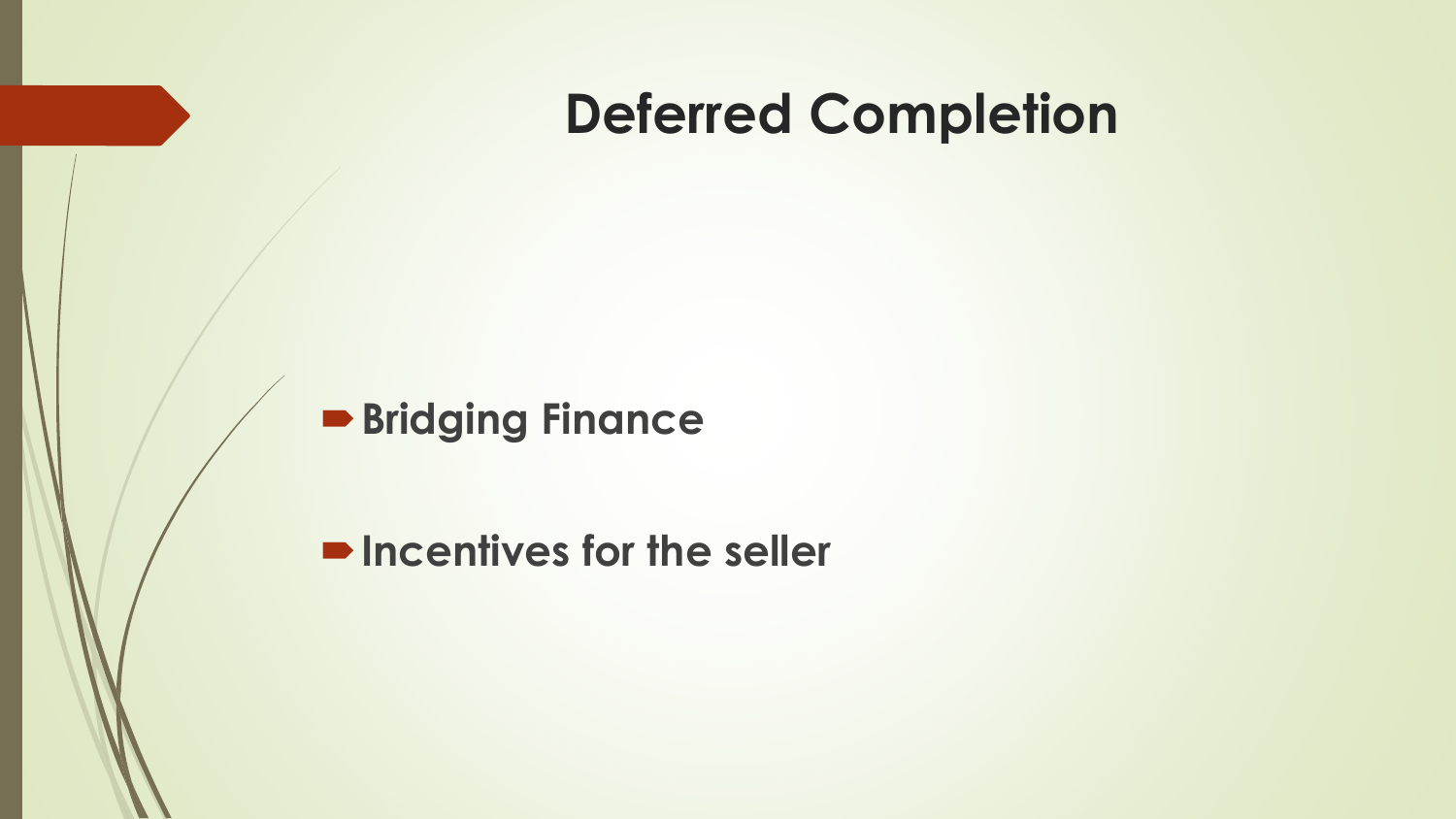#### **Notices to Complete**

- **Purpose**
- **Potential for estoppel**
- **Advising the innocent party – is the innocent party able to complete ? Williams v Glyn Owen & Co. [2003] EWCA Civ 750**
- **Formalities for the Notice**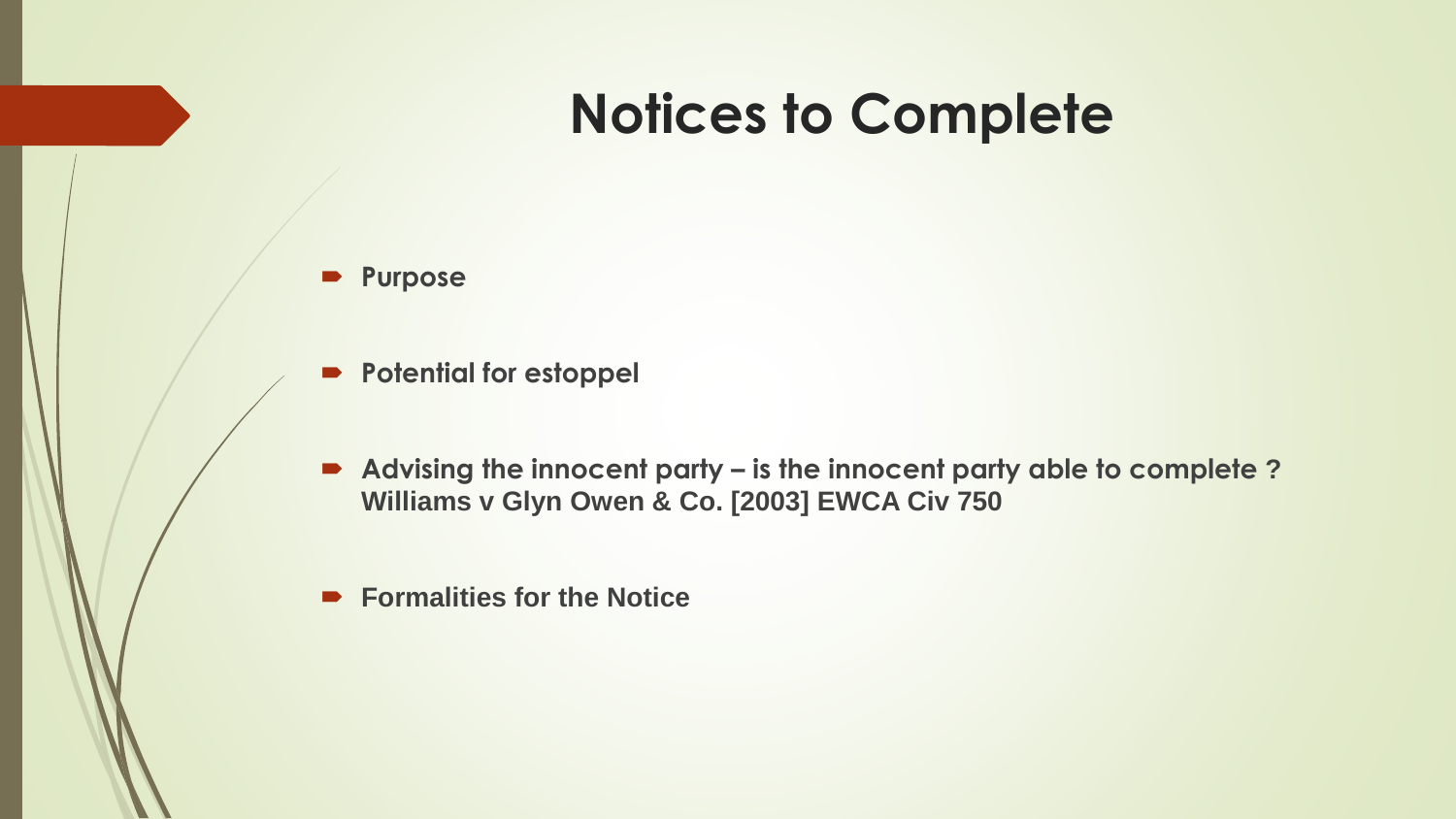#### **Remedies**

#### **For the seller**

#### **For the buyer**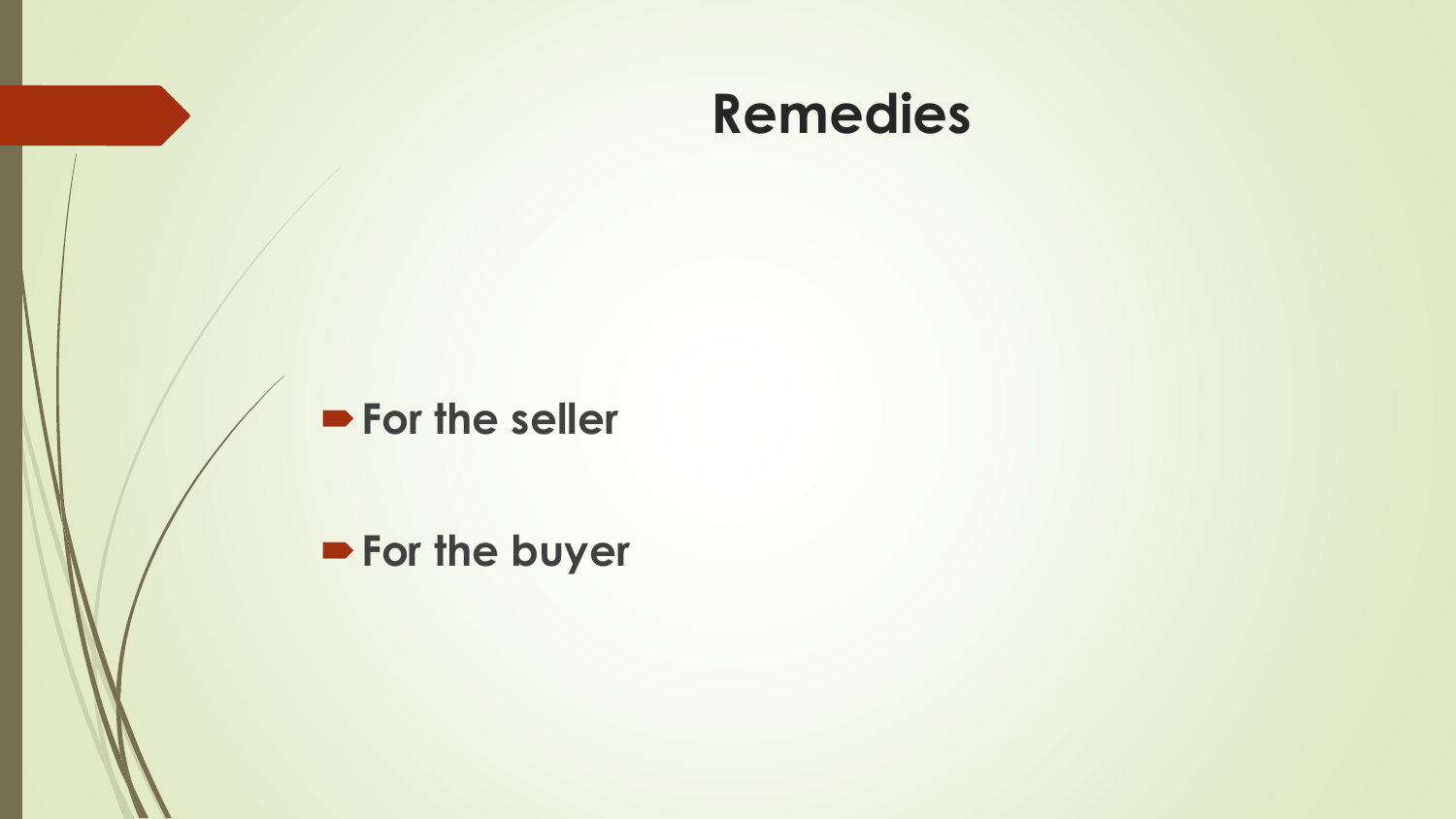## **Property Litigation**

- **Courts and Tribunals are open for business**
- **Suspension of possession proceedings**
- **P** Terminating Tenancies
- **Most barristers chambers are open for business**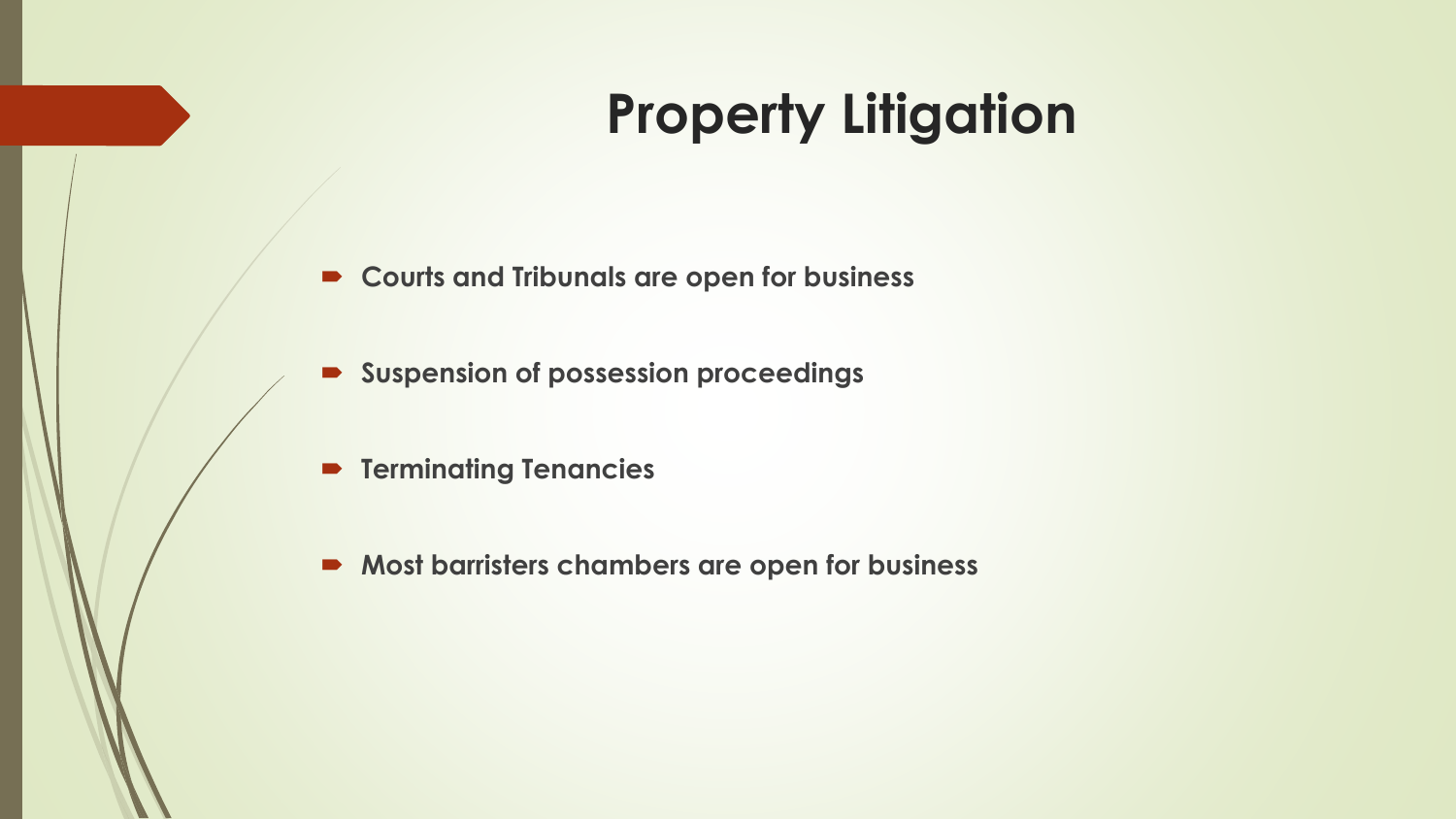#### **Conclusions**

- **Stewart Title - [www.stewarttitle.co.uk](http://www.stewarttitle.co.uk/)**
- **Robert Kelly [Robert.Kelly@stewart.com](mailto:Robert.Kelly@stewart.title)**
- **Ian Quayle – [iqlegaltraining@gmail.com](mailto:iqlegaltraining@gmail.com)**